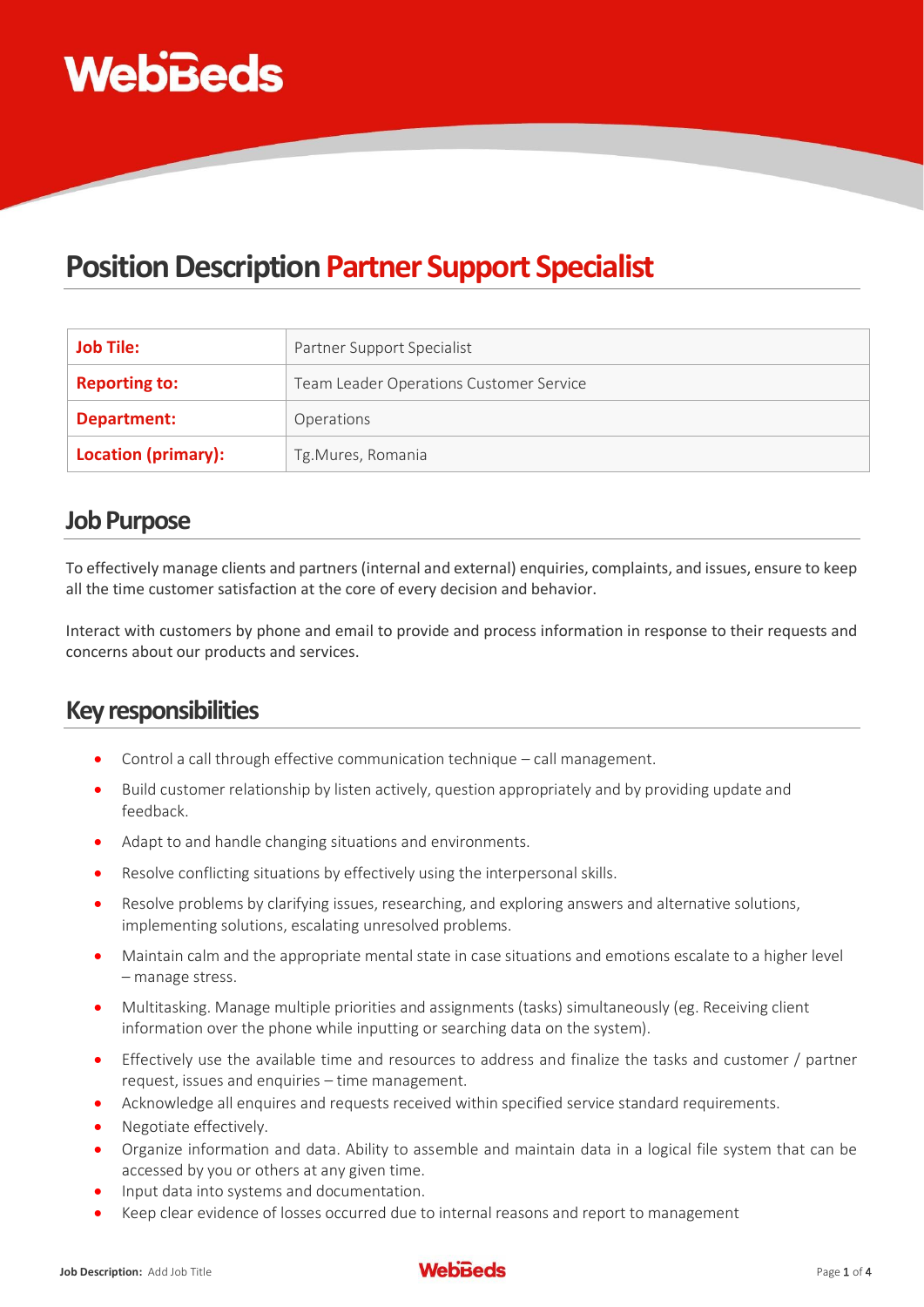- **•** Offer support and guidance to coworkers.
- Be able to work effectively with others and contribute to team task accomplishments.
- Ability to solve problems. Identify root causes by asking the appropriate questions and apply intervention to address them.
- Undertake other tasks and projects as and when required.
- Supervise and manage the task distribution as and when required.

#### **Level of Financial Responsibility.**

• You will have financial authority (up to agreed limits) for decision making in relation to booking rates and agent markup rates.

#### **Key Measures**

- Trays are checked each day to ensure that active work has been actioned according to the specified service standards.
- Monthly scorecards, performance metrics and objectives are set aligned with the business need and requirements.
- All enquiries and requests are acknowledged within 2 hours of receipt.
- 2 hours problem solving in case of "on the spot" situations that involve relocations
- Customers and Suppliers are updated on a daily basis as to the status of their enquiry or booking.
- A substantive response communicated to the agent within 24 hours of their original request.
- An average of 70 85 (can be higher) contacts to be handled on a daily basis.
- Customer feedback.
- Quality of response to enquiries and bookings consistently demonstrating a "Here to Help" attitude through the quality of conversations with customers
- Monthly 121 meetings with the line manager to assess the individual performance and identify areas for improvement and developmental needs. Provide and receive feedback against the agreed objectives.
- End and mid-year appraisal. A process by which a manager or consultant examines and evaluates an employee's work behavior by comparing it with preset standards, documents the results of the comparison, and uses the results to provide feedback to the employee.

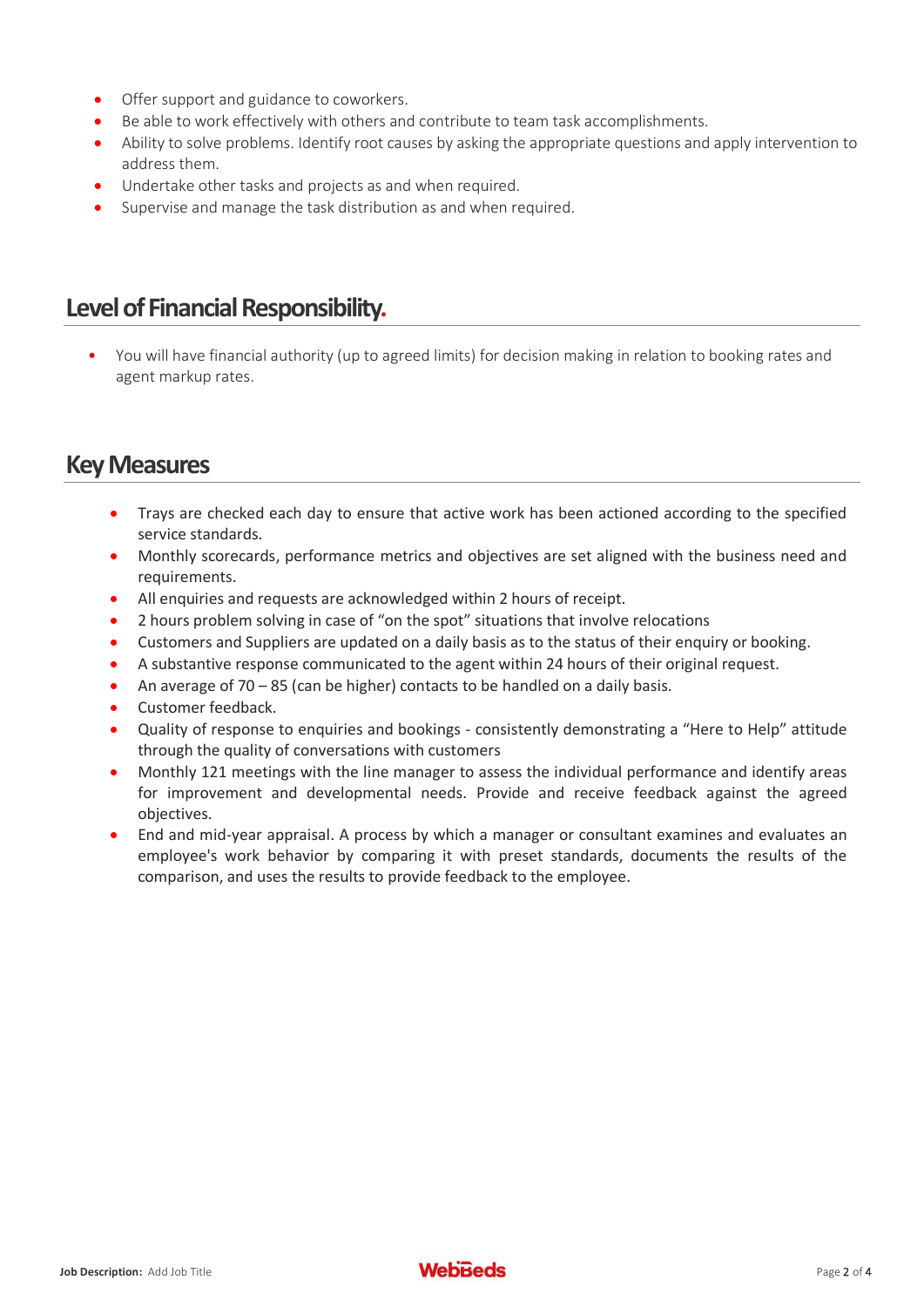# **Required Experience and Knowledge.**

| <b>Essential</b>                                          |                                                                                                                                                                                                                                                                                                                                                                                                                                                                                                                                                                                                                                                                                                                                                                                                                                     |
|-----------------------------------------------------------|-------------------------------------------------------------------------------------------------------------------------------------------------------------------------------------------------------------------------------------------------------------------------------------------------------------------------------------------------------------------------------------------------------------------------------------------------------------------------------------------------------------------------------------------------------------------------------------------------------------------------------------------------------------------------------------------------------------------------------------------------------------------------------------------------------------------------------------|
| Qualifications & Knowledge                                | Travel industry and/or Call Centre experience (desirable).<br>٠<br>Experience working in a customer facing role (required).<br>$\bullet$<br>Fluency in spoken and written in English and other languages (Spanish,<br>$\bullet$<br>French, German, Italian, Finnish are a plus).                                                                                                                                                                                                                                                                                                                                                                                                                                                                                                                                                    |
| Experience, Skills and<br><b>Behavioural Requirements</b> | Strong communication, interpersonal and client relationship<br>management skills.<br>Good negotiating and influencing skills.<br>Accuracy, research skills and attention to detail.<br>Ability to anticipate and solve problems.<br>٠<br>Team working skills.<br>٠<br>Stamina and persistence.<br>A "can do" approach.<br>Ability to organize and plan effectively and to prioritize tasks to manage<br>$\bullet$<br>multiple activities and meet deadlines.<br>Ability to work under pressure and to tight deadlines.<br>$\bullet$<br>Willingness and ability to take ownership for decisions.<br>$\bullet$<br>Initiative to achieve the best result.<br>$\bullet$<br>Computer literate. Basic knowledge of computer usage: Windows<br>$\bullet$<br>applications, email, and internet. Learn the company internal software<br>use. |